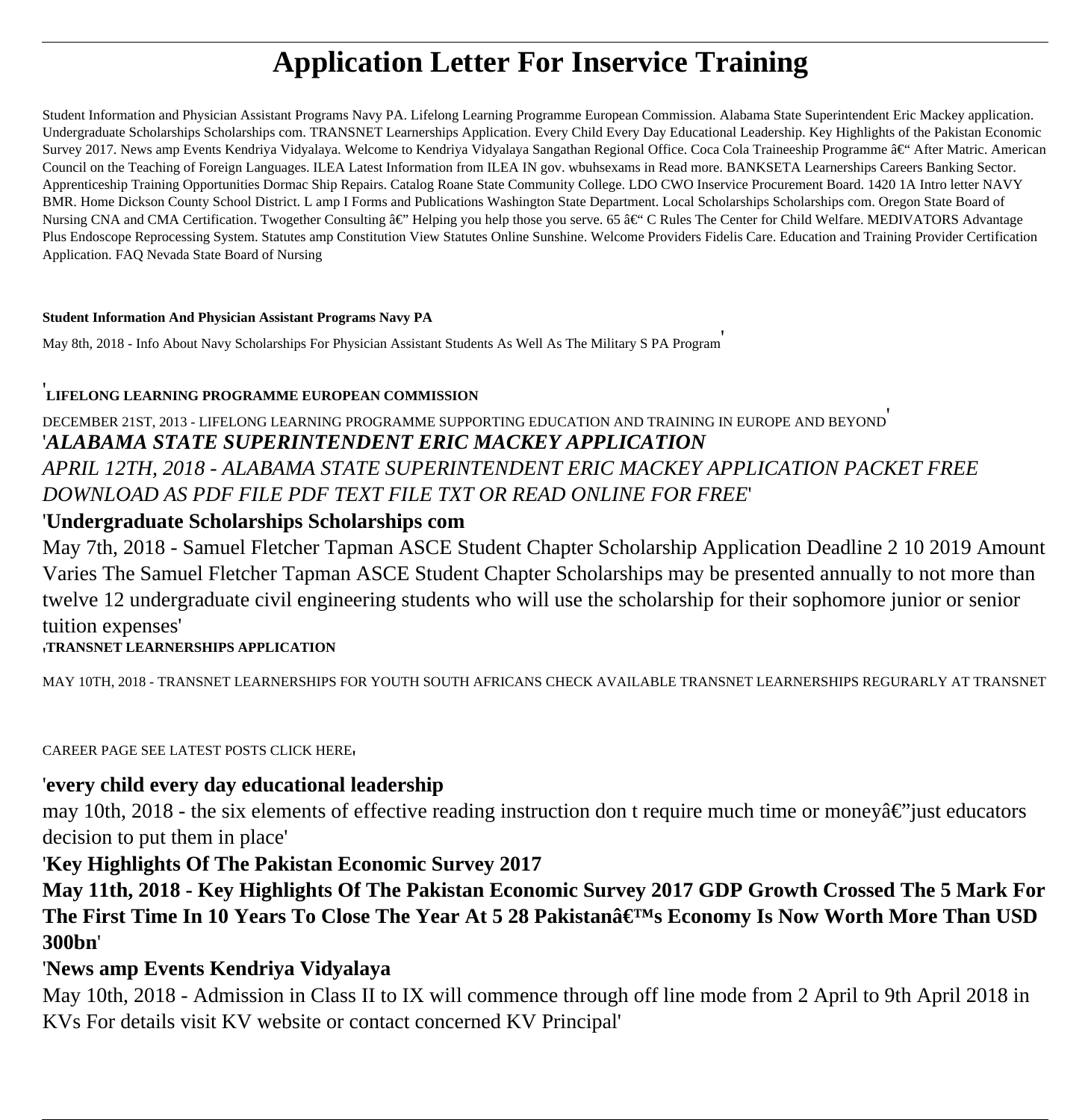### '**WELCOME TO KENDRIYA VIDYALAYA SANGATHAN REGIONAL OFFICE** MAY 8TH, 2018 - WELCOME TO KENDRIYA VIDYALAYA KVS AHMEDABAD REGION CAME INTO EXISTENCE IN 1976 AS ON DATE IT IS ONE OF THE TWENTY FIVE REGIONS OF KVS LOCATED AT GANDHINAGAR'

### 'Coca Cola Traineeship Programme – After Matric

May 2nd, 2018 - More from After Matric Coca Cola is Recruiting People for an Inservice Training Coca Cola is Hiring for Learnerships Programme Various Areas The Global Management Trainee Program Johannesburg''**american council on the teaching of foreign languages**

may 10th, 2018 - welcome to actfl the american council on the teaching of foreign languages actfl is dedicated to the improvement and expansion of the teaching and learning of all languages at all levels of instruction'

#### ' **ilea latest information from ilea in gov**

march 30th, 2018 - police social media academy psma offers specialized training to law enforcement and public safety agencies to help them better engage with their communities

through the optimized use of social media seminar participants will not only gain insights into leveraging social media to obtain a broader''*wbuhsexams in Read more*

*May 10th, 2018 - The West Bengal University of Health Sciences has dedicated this website www wbuhsexams in for the purpose of publicising all the activities related to examinations including entrance examinations*''*BANKSETA*

### *Learnerships Careers Banking Sector*

*May 11th, 2018 - Dear recruiting manager my name is Sakhiwo Nqubelani I did my Bcom accounting at Richfield Graduate Institute of technology and my inservice training at Dr R Sign private surgery where I gained a little experience PESTLE accounting*'

### '*APPRENTICESHIP TRAINING OPPORTUNITIES DORMAC SHIP REPAIRS*

*MAY 10TH, 2018 - DORMAC INVITES APPLICATIONS FROM INTERESTED EMPLOYEES' CHILDREN AND OR RELATIVES TO APPLY FOR OUR APPRENTICESHIP TRAINING OPPORTUNITIES MORE INFO*

### *ONLINE*''**Catalog Roane State Community College**

**May 10th, 2018 - Note The terms in which a course is normally taught is at the end of each description F Fall Sp Spring Su Summer Jump to TN eCampus Courses**''*LDO CWO INSERVICE PROCUREMENT BOARD MAY 9TH, 2018 - THE LDO CWO IN SERVICE PROCUREMENT BOARD IS CONDUCTED ONCE A YEAR BY PERS 803 IN JANUARY APPLICATIONS MUST BE POSTMARKED NO LATER THAN 1 OCTOBER 2018*'

### '**1420 1A Intro Letter NAVY BMR**

May 10th, 2018 - OPNAVINST 1420 1A 2 May 2003 Enclosure 1 I TABLE OF CONTENTS CHAPTER TITLE 1 Enlisted To Officer Programs Introduction 2 Officer Programs Application Instructions''*home dickson county school district*

*may 11th, 2018 - centennial elementary and discovery school named tn reward school new burns middle school coming*'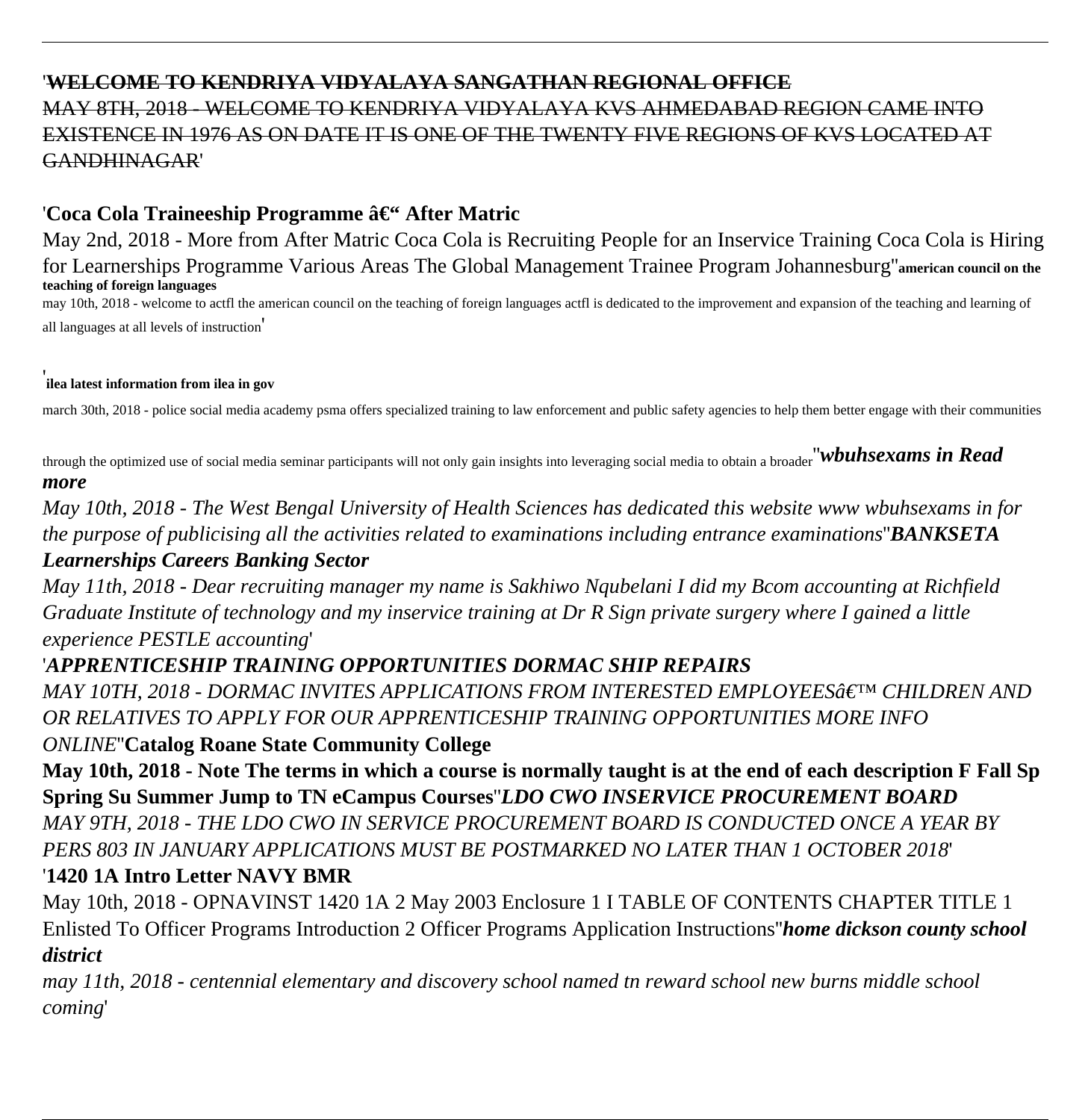#### '**L amp I Forms and Publications Washington State Department**

May 11th, 2018 - 1 2 and Multifamily Dwelling Residential Electrical Fee Worksheet F500 133 000 English 2017 Workplace Safety and Health Calendar Safety and Health Management Never Goes Out of Style'

### '*Local Scholarships Scholarships com*

*May 11th, 2018 - In the past the availably of local scholarships for students attending college was very difficult to find You had to hear about local scholarship opportunities from people in your community then track down the person or organization that provided the scholarship in order to get a scholarship application*'

### '**Oregon State Board Of Nursing CNA And CMA Certification**

May 8th, 2018 - Eligibility To Apply For CNA 1 Initial Certification And Testing You Are Eligible To Take The CNA 1 Examination If You Have Completed An OSBN Approved Nursing Assistant Level 1 Training Program In The Last Two Years Or'

### 'TWOGETHER CONSULTING â€'' HELPING YOU HELP THOSE YOU SERVE

MAY 10TH, 2018 - TWOGETHER CONSULTING HAS SERVED AS CONSULTANTS TO BOTH HCS TXHML AMP ICF PROVIDERS STATEWIDE ASSISTING THEM IN AREAS OF PERSONNEL TRAINING QUALITY ASSURANCE SURVEY AND AUDIT PREPARATION AND RECOVERY LEVEL OF NEED INCREASES DEVELOPMENT OF POLICIES AND PROCEDURES PLANS OF CORRECTION BILLING ERRORS AND OMISSIONS'

**<sup>'</sup>65 – C Rules The Center for Child Welfare** 

May 7th, 2018 - Administrative Rule 65C 65C 9 Alien Children 65C 13 Substitute Care of Children 65C 14 Group Care 65C 15 Child Placing Agencies''**MEDIVATORS Advantage Plus Endoscope Reprocessing System**

## May 7th, 2018 - The MEDIVATORSÂ<sup>®</sup> AdvantageÂ<sup>®</sup> Plus is a fully automated computer based asynchronous **endoscope reprocessor The MEDIVATORS Advantage Plus endoscope reprocessor monitors each endoscope channel separately for blockage and proper flow ensuring complete high level disinfection**'

### '**Statutes amp Constitution View Statutes Online Sunshine**

May 7th, 2018 - 400 0060 Definitions  $\hat{a} \in \mathcal{C}$ . When used in this part unless the context clearly dictates otherwise the term' '**Welcome Providers Fidelis Care**

May 7th, 2018 - 03 05 2018  $\hat{a} \in \mathcal{C}$  Posted by Fidelis Care The following sections of the Fidelis Care authorization grids have been updated effective April 1 2018 The following services continue to require prior authorization under new

codes''**Education And Training Provider Certification Application**

May 1st, 2018 - New York State Office Of Alcoholism And Substance Abuse Services Education And Training Provider Certification Application  $\hat{a} \in \mathcal{C}$  Application For One Section Of Thefull

### '*FAQ Nevada State Board of Nursing*

*May 8th, 2018 - How long will it take to process my application If your application is complete and meets the criteria for issuance of a license certificate we can generally issue your temporary license certificate within one week of receipt of your application*'